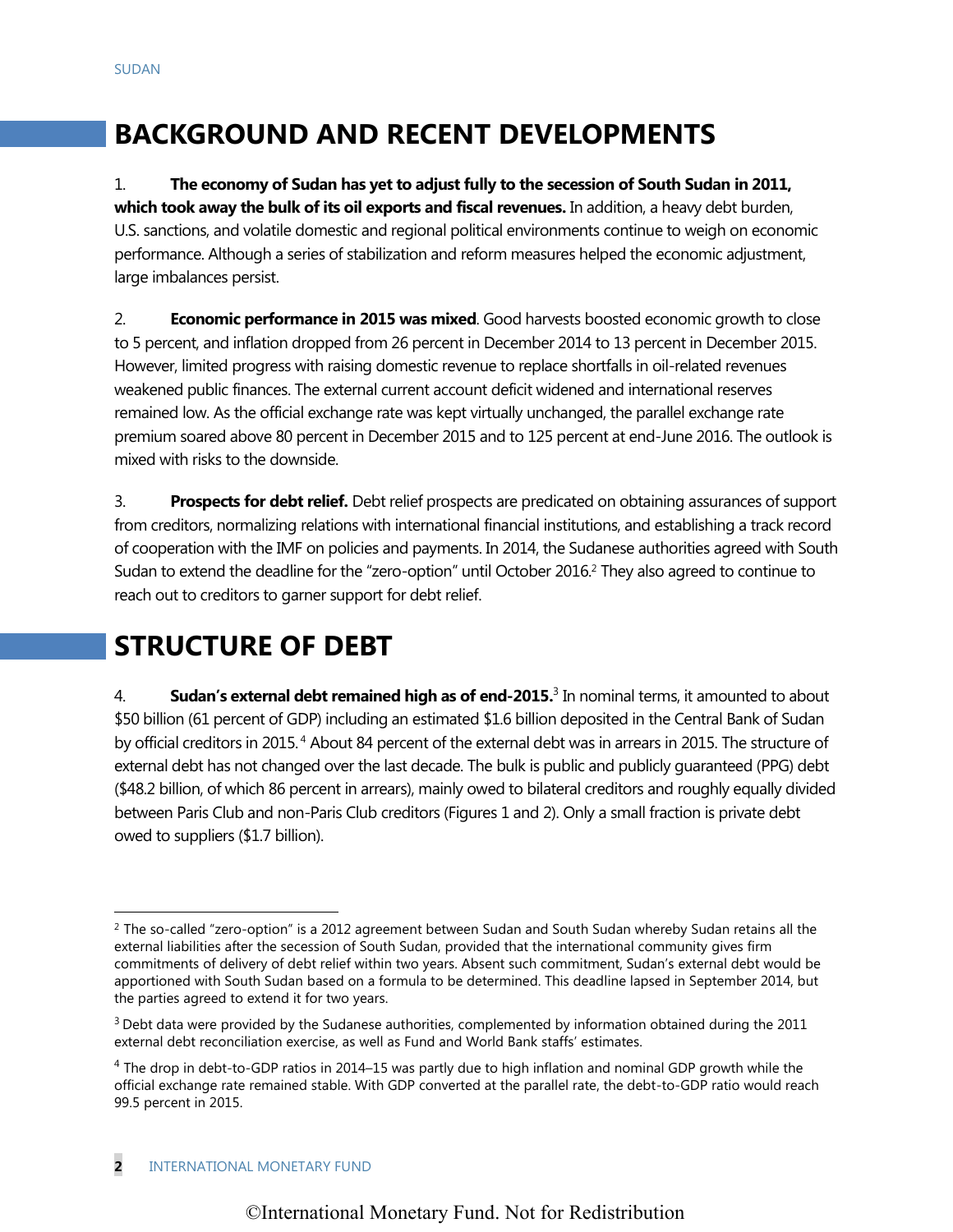

#### **Stock of External Debt**

|                                    |        |        |        |        |        |        | <b>Stock of External Debt</b> |        |        |        |        |        |        |        |        |
|------------------------------------|--------|--------|--------|--------|--------|--------|-------------------------------|--------|--------|--------|--------|--------|--------|--------|--------|
|                                    | 2001   | 2002   | 2003   | 2004   | 2005   | 2006   | 2007                          | 2008   | 2009   | 2010   | 2011   | 2012   | 2013   | 2014   | 2015   |
| Total external debt (US\$ million) | 19,810 | 22,137 | 24,918 | 25,861 | 26,612 | 28,216 | 31,052                        | 32,561 | 34,866 | 39,486 | 41,450 | 43,191 | 45,022 | 46.781 | 49,970 |
| Percent of GDP                     | 150    | 150    | 141    | 121    | 100    | 79     | 68                            | 60     | 66     | 60     | 62     | 69     | 69     | 66     | 61     |
| Percent of exports                 | 1,320  | 1,070  | 952    | 679    | 523    | 413    | 309                           | 248    | 411    | 305    | 350    | 688    | 696    | 724    | 932    |
| Percent of revenues                | 535    | 470    | 336    | 225    | 174    | 162    | 153                           | 119    | 184    | 135    | 128    | 194    | 131    | 95     | 92     |

Sources: Sudanese authorities; and IMF staff estimates.

### **Structure of Public and Publicly Guaranteed Debt**

|                     |            | 2010         |            | 2015         |
|---------------------|------------|--------------|------------|--------------|
|                     | $(In US$)$ |              | $(In US$)$ |              |
|                     | million)   | (In percent) | million)   | (In percent) |
|                     |            |              |            |              |
| <b>Total PPG</b>    | 37,927     | 100.0        | 48,285     | 100.0        |
| <b>Mulitlateral</b> | 5,200      | 13.7         | 5,528      | 11.4         |
| <b>Bilateral</b>    | 27,754     | 73.2         | 36,193     | 75.0         |
| Paris Club          | 13,964     | 36.8         | 17,633     | 36.5         |
| Non-Paris Club      | 13,790     | 36.4         | 18,560     | 38.4         |
| Commercial          | 4,974      | 13.1         | 6,564      | 13.6         |

Sources: Sudanese authorities; and IMF staff estimates.

5. **External public borrowing has been limited in recent years.** Sudan has been largely cut off from access to external financing due to its arrears with the creditors. It has been only able to contract new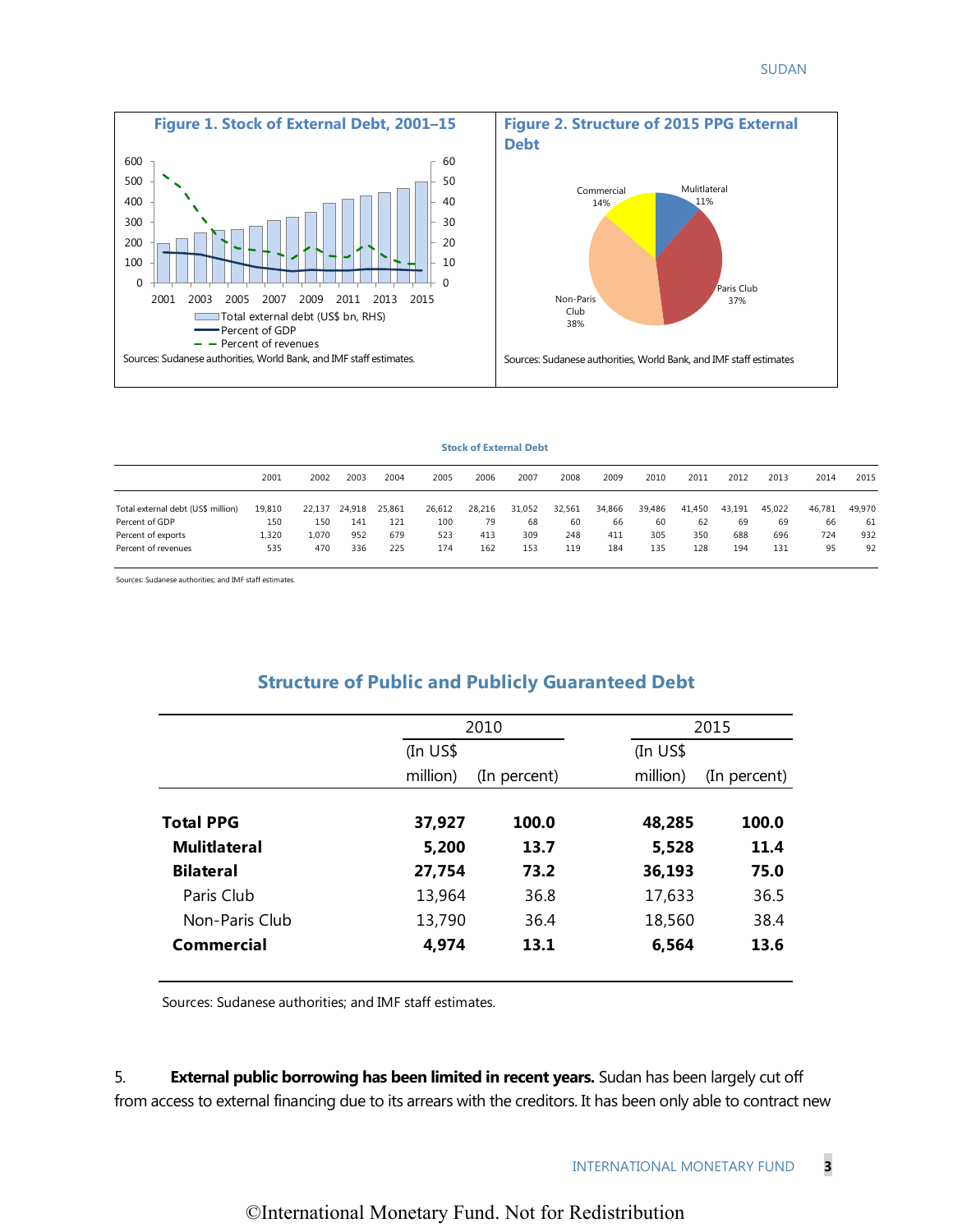debt—below 1 percent of GDP per year in 2012–15—with a limited number of multilateral and non-Paris Club bilateral creditors. The newly contracted debt has been mainly used to finance projects in the agriculture, services and energy sectors. In 2015, \$262 million of new debt (0.3 percent of GDP) was contracted, including \$166 million from a multilateral creditor and \$96 million from bilateral creditors. There has not been any new private external debt in decades. In addition, official creditors deposited an estimated \$1.6 billion in the Central Bank of Sudan in 2015 and \$0.5 billion in the first quarter of 2016 (these amounts were added to outstanding debt). So far in 2016, only one bilateral loan was contracted to finance projects in water harvesting.

| <b>New External Debt Contracted (2012-16)</b>              |                |                |                          |                |            |
|------------------------------------------------------------|----------------|----------------|--------------------------|----------------|------------|
|                                                            | 2012           | 2013           | 2014                     | 2015           | 2016Q1     |
| Total new debt (in US\$ million)<br>In percent of GDP      | 431<br>0.7     | 618<br>0.9     | 152<br>0.2               | 262<br>0.3     | 120<br>0.1 |
| Of which:                                                  |                |                |                          |                |            |
| Concessional                                               | 134            | 16             | 5                        | 6              |            |
| Nonconcessional                                            | 296            | 602            | 147                      | 256            | 120        |
| By creditor (in percent)                                   |                |                |                          |                |            |
| Multilateral                                               | 79             | 48             | 65                       | 63             |            |
| Non-Paris Club bilateral                                   | 21             | 52             | 35                       | 37             | 100        |
| Average grant element (in percent)                         | 30             | 28             | 27                       | 22             | 27         |
| By sector (in percent)                                     | 100            | 100            | 100                      | 100            | 100        |
| Agriculture                                                | 32             | 38             | $\overline{\phantom{0}}$ | $\mathfrak{D}$ |            |
| Energy                                                     | $\overline{7}$ | 47             | 33                       |                |            |
| Services                                                   | 61             | $\overline{a}$ | 36                       | 34             | 100        |
| <b>Industrial Development</b>                              |                | 6              | 31                       |                |            |
| Other                                                      |                | 10             |                          | 63             |            |
| Sources: Sudanese authorities; and IMF staff calculations. |                |                |                          |                |            |

6. **Sudan's total public debt reached 72.9 percent of GDP by end-2015**. The bulk of the public debt is external debt. Domestic debt reached 13 percent of GDP by end-2015. Domestic debt has been on the rise due to increased domestic financing of the budget, albeit to a still relatively low level.

# **DEBT SUSTAINABILITY ANALYSIS**

## **A. Underlying Assumptions**

7. **The macroeconomic assumptions underlying this DSA have been updated based on developments in 2014–15.** The differences compared to the 2014 DSA are driven by higher growth and lower inflation outturns in 2014–15 relative to previous projections, and by the revised policy and international environment outlook detailed in Box 1. As in previous DSAs, this update does not include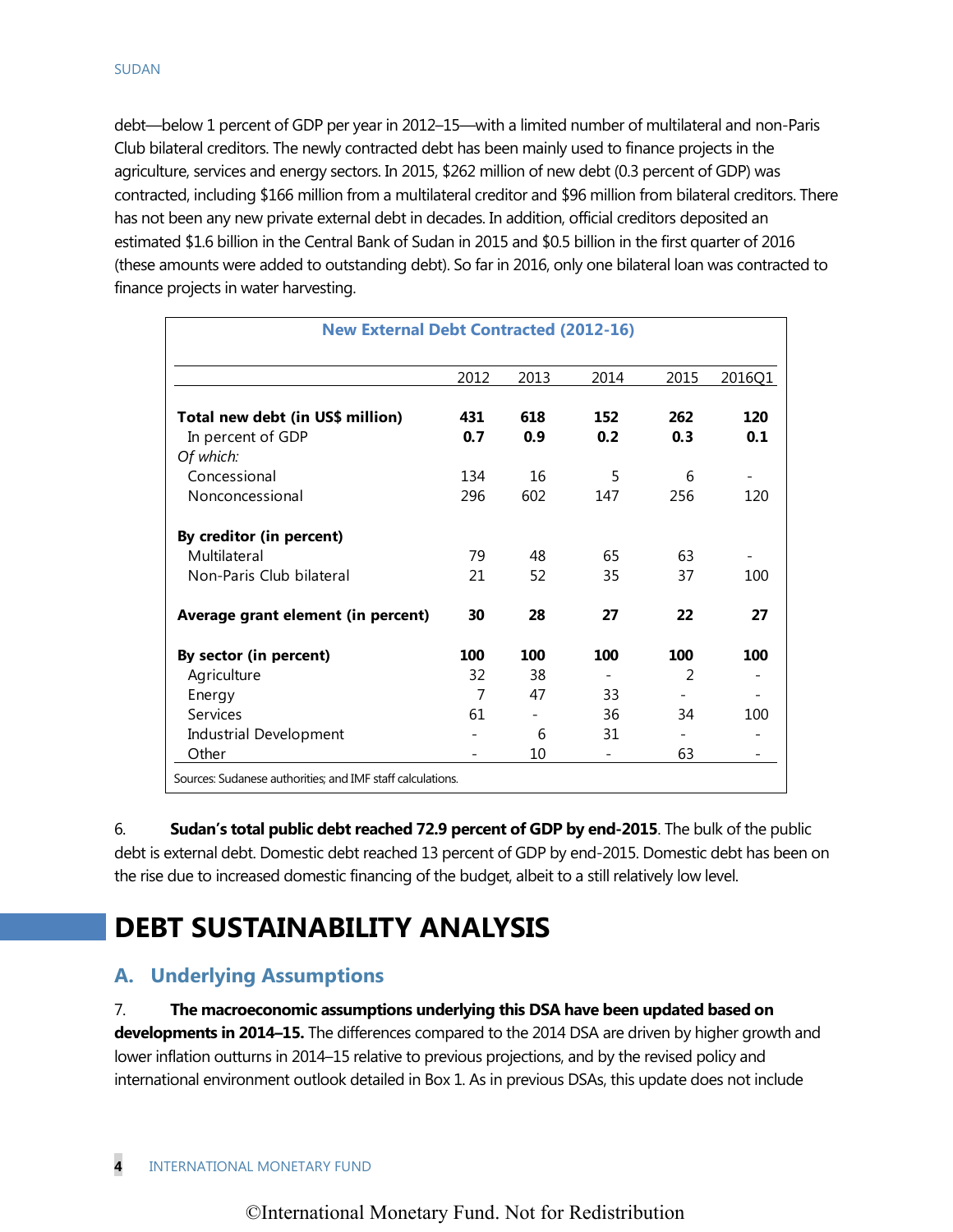arrears clearance, possible external debt relief, or debt apportionment between Sudan and South Sudan in its baseline or alternative scenarios.

#### **Box 1. Sudan: Macroeconomic Assumptions 2016–36**

**Natural resources.** The outlook is informed by discussions with the Sudanese authorities. Oil production is projected at 101 thousand barrels/day in 2016, somewhat below 2015 production level. Ageing oil fields and a low international oil price outlook combine for only moderate expansion of further exploration and production to 108 thousand barrels/day in 2021. Meanwhile, non-oil GDP is projected to grow by about 3.6 percent per year by 2021 and remain stable afterwards. Price projections are guided by the IMF's latest World Economic Outlook (WEO). The price of Sudan's crude oil is projected to average US\$47/barrel in the medium term.

**Real sector.** The real GDP growth rate is expected to stabilize at 3.5 percent through 2021 and remain unchanged over 2022–36. Medium-term real GDP growth mainly reflects strengthening of non-oil sectors (mainly agriculture and mining), macroeconomic stabilization, and reforms of the business environment. $1$ Inflation, as measured by the GDP deflator, is projected to be moderate in the near to long term averaging 12.6 percent in 2016–36.

**Fiscal sector.** The fiscal deficit is projected to stabilize over the medium term, reflecting a combination of gradual improvements in tax revenue collection, stable oil revenues, and containment of current spending, including a gradual phasing out of fuel subsidies and recent unification of the wheat exchange rate with the official exchange rate which lowered wheat subsidies. Over the long run, the fiscal accounts are expected to continue to improve owing to (i) gradual increases in tax revenues, against the backdrop of stable oil revenues and (ii) moderate increases in capital spending. Under those assumptions, the domestic debt-to-GDP ratio is projected to be sustainable.

**External sector.** The current account deficit is expected to improve slightly over the medium term, to below 4 percent of GDP by end-2021, reflecting a stabilizing fiscal deficit as well as slight growth in oil and strengthening non-oil exports. In the long run, it is projected to decline to about 2 percent of GDP as oil exports stabilize while non-oil exports continue to gain ground. The deficit will be financed by foreign direct investment and continued accumulation of external debt arrears. Sizable financing gap are assumed to be covered by external debt throughout the projection period.

**External debt.** Reflecting continued limited access to international finance and a deteriorating debt service capacity, disbursements of new loans are expected to be limited, at about 0.3 percent of GDP during 2016-36. In line with the recent portfolio of new contracted debt, the share of new concessional loans is assumed at around one-third. It is assumed that Sudan will continue not to service obligations arising from the stock of arrears, but will service in full in 2022 obligations associated with the deposits at the central bank referred to in paragraph 5. In addition, the projected financing gaps are added to the external debt stock.

<sup>1/</sup> For more information on sources of growth in Sudan, see IMF Country Report No. 14/364, Annex II.

### **B. External Debt Sustainability**

\_\_\_\_\_\_\_\_\_\_\_\_\_\_\_\_\_\_\_\_\_\_\_\_\_\_

8. **Sudan's external debt stock remains unsustainable under the baseline scenario** (Figure 1 and Table 1). All PPG external debt level ratios continue to breach their indicative thresholds throughout the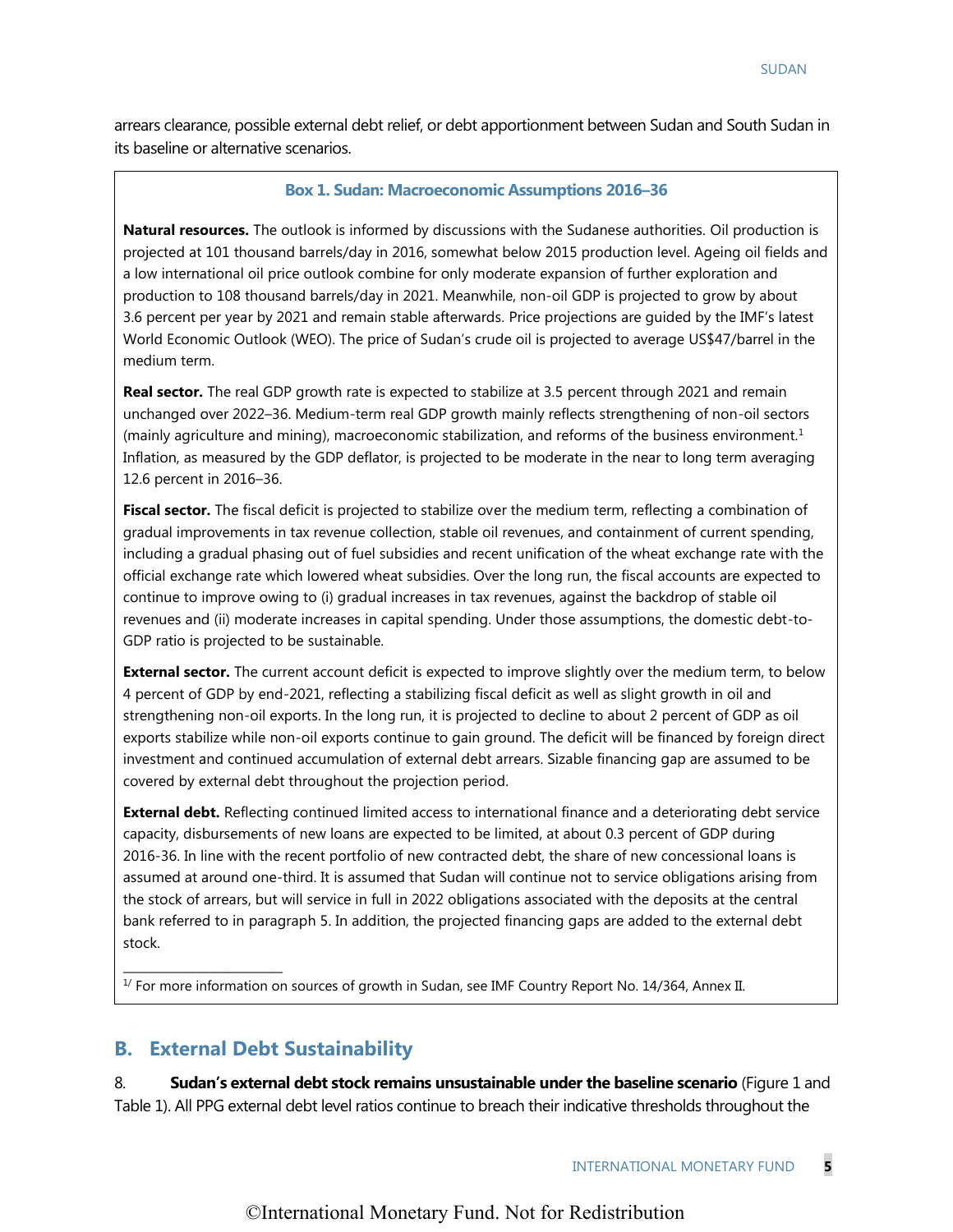20-year projection period. The present value (PV) of PPG external debt is at about 93 percent of GDP at end-2015—three times of the 30 percent threshold for weak policy performers—and is projected to stay above the threshold through the projection period. <sup>5</sup> Similarly, in 2015, the PV of debt-to-exports is above 1400 percent and the PV of debt-to-revenue ratio is about 872 percent, well above their respective thresholds. Although these ratios are projected to improve based on the macroeconomic assumptions and limited external borrowing over the medium to long run, such improvements are insufficient to bring debt to sustainable levels.

9. **In addition, Sudan's debt outlook is vulnerable to a range of shocks** (Figure 1 and Table 2). The PV of debt-to-GDP, debt-to-revenue and debt service-to-revenue ratios are most vulnerable to a onetime depreciation shock, whereas the PV of debt-to-exports and debt service-to-exports ratios are most vulnerable to an export shock. A standard one-time 30 percent depreciation shock in 2017 would increase the PV-of-debt to 96 percent of GDP in that year and then bring it below its 2017 baseline value only in 2020. 6

### **C. Public Debt Sustainability**

10. **Public DSA results mirror those of the external DSA** (Figure 2 and Table 3). The debt ratios, albeit declining remain at relatively high levels in the long term. The PV of public debt-to-GDP ratio is projected to stay above the indicative benchmark throughout the projection period. Similar to the external DSA, the public DSA bound tests show that public debt path is most vulnerable to a one-time 30 percent real depreciation (Table A4).

# **CONCLUSIONS**

11. **Sudan remains in debt distress.** The results of this DSA are broadly unchanged from those in previous DSAs, as no debt relief was granted to Sudan in the meantime. External debt remains unsustainable. In addition, the debt burden increases over time as the amounts needed to close projected financing gaps are added to the outstanding debt stocks. In nominal terms, in 2026 the debt stock is 2.5 times the amount in 2015. In the long term, all public and public-guaranteed external debt burden ratios remain well above their respective indicative thresholds. Public debt is also unsustainable, driven mostly by external debt dynamics.

12. **Debt relief—along with sound policies—is necessary to bring debt back on a sustainable path and regain access to external financing.** Sudan needs to: (i) step up outreach efforts to its creditors to garner broad support for debt relief; (ii) continue to cooperate with the IMF on economic policies and payments with a view to establishing a track record of sound macro policies; and (iii) minimize new borrowing on non-concessional terms, since it further increases the future debt burden, and instead secure

 $\overline{a}$ 

<sup>&</sup>lt;sup>5</sup> Ratios in terms of GDP are calculated using the official exchange rate, which is overvalued in real and nominal terms. The parallel exchange rate premium was about 125 percent as of end-June 2016. If the parallel rate was used to calculate GDP, debt-to-GDP ratios would be correspondingly higher than the ones reported.

 $6$  The peaks in debt service in 2022 in Figure 1 are due to estimated bullet repayments of central bank deposits.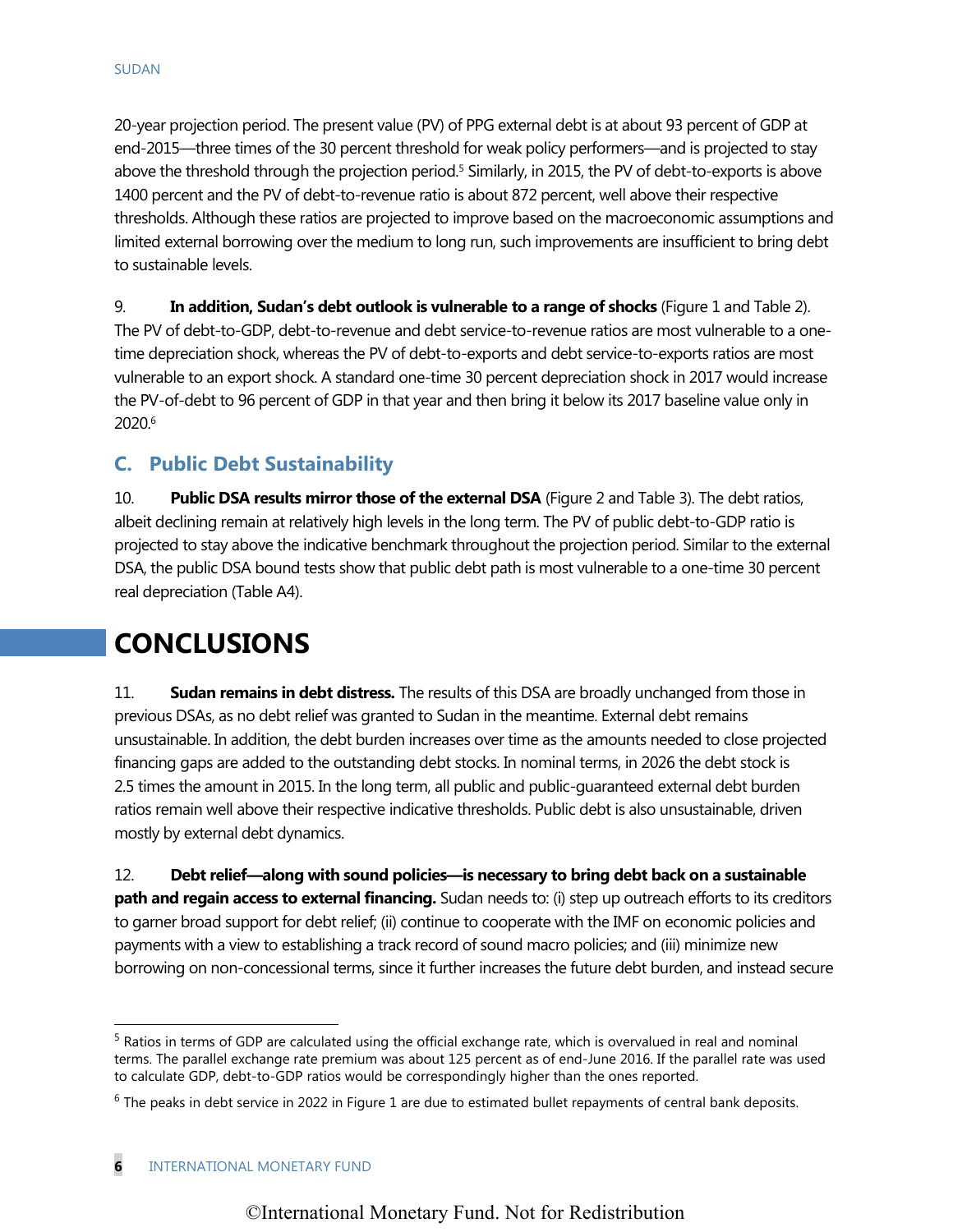foreign support on highly concessional terms to finance necessary development and infrastructure expenditures.

13. **The authorities generally agree with the results and assessments of the DSA**. They agree that external debt is at unsustainable levels, debt service burdens are beyond Sudan's debt servicing capacity, and as a result Sudan continues to accumulate external debt arrears. They agree that non-concessional borrowing is costly and therefore should be minimized. They reiterate that debt relief is urgently needed for economic development, and remain hopeful that the international community will provide debt relief in the near future. In this regard, the authorities are committed to continue reaching out to creditors.

14. **The authorities are developing a national debt strategy.** In February 2016, they held a donorsponsored workshop to formulate a national debt policy. The workshop included a high-level seminar exploring the experience of Ethiopia in receiving HIPC and MDRI debt relief and was followed by a trip to Addis Ababa. The resulting national debt strategy is awaiting approval by the government. Given uncertain prospects for debt relief, the strategy focuses on domestic debt markets to finance development projects. The authorities consider that technical assistance on external debt management, external debt statistics, macroeconomic policies, and financial programming would be helpful to advance their debt strategy.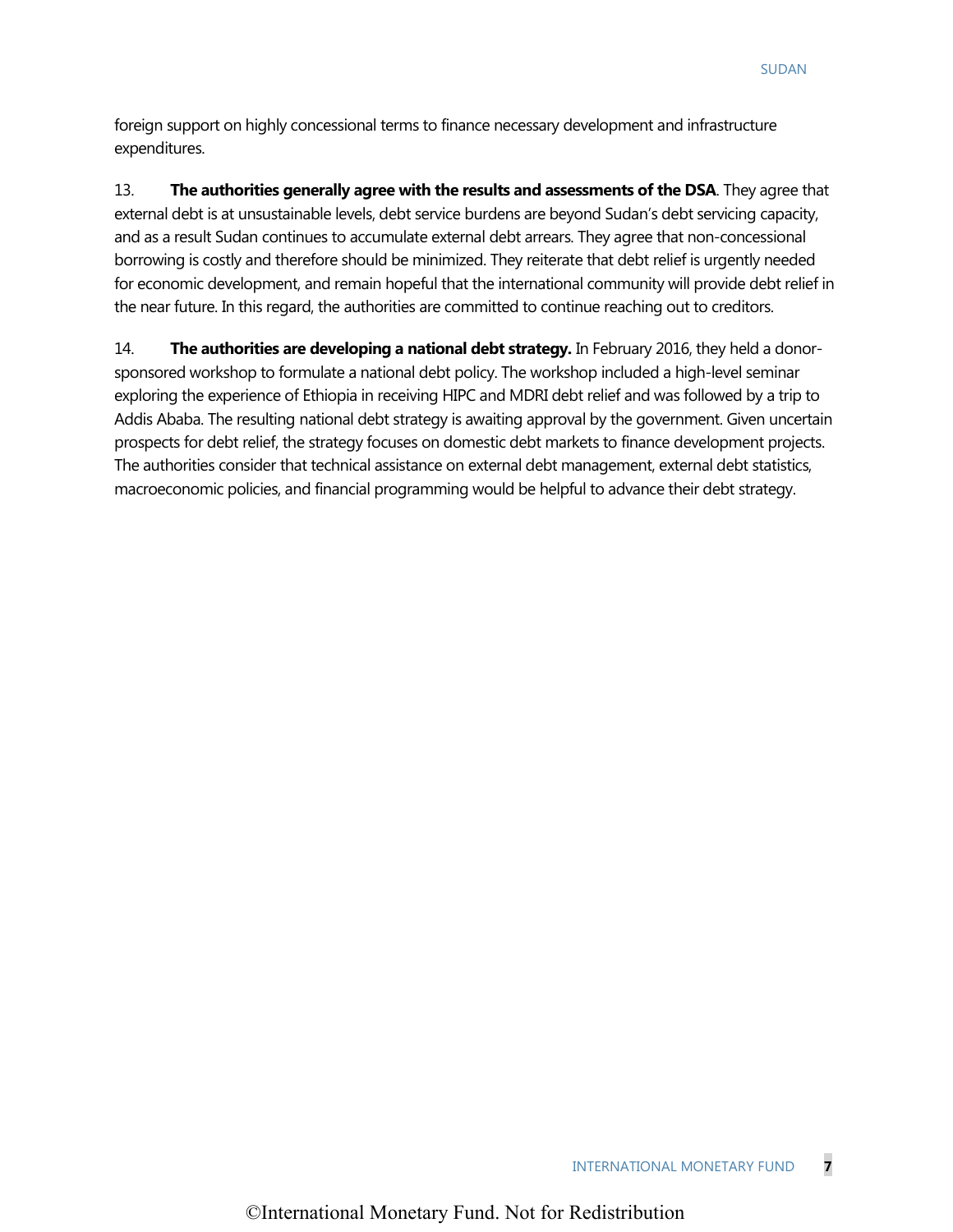

# **Figure 1. Sudan: Indicators of Public and Publicly Guaranteed External Debt**

#### **8** INTERNATIONAL MONETARY FUND

### ©International Monetary Fund. Not for Redistribution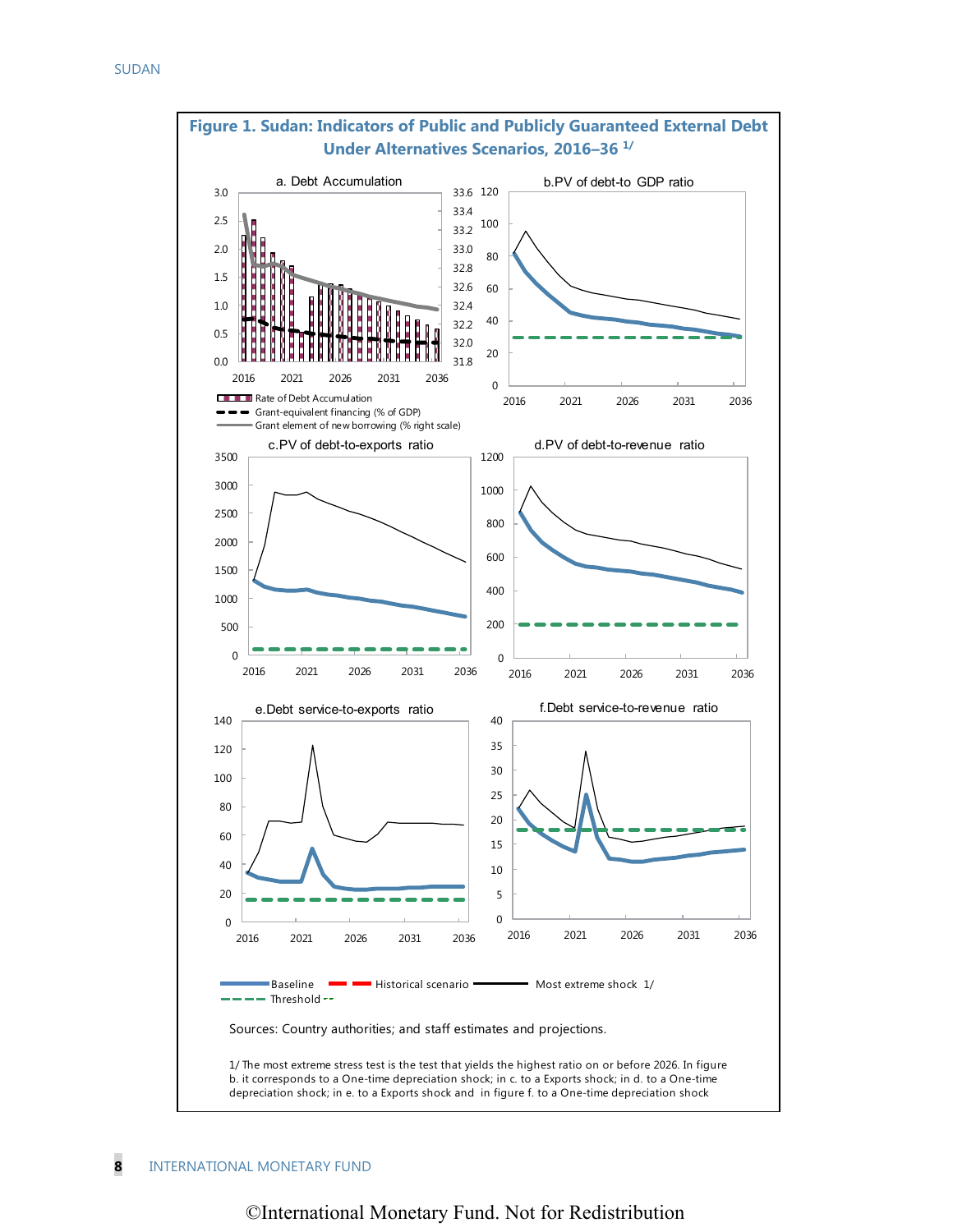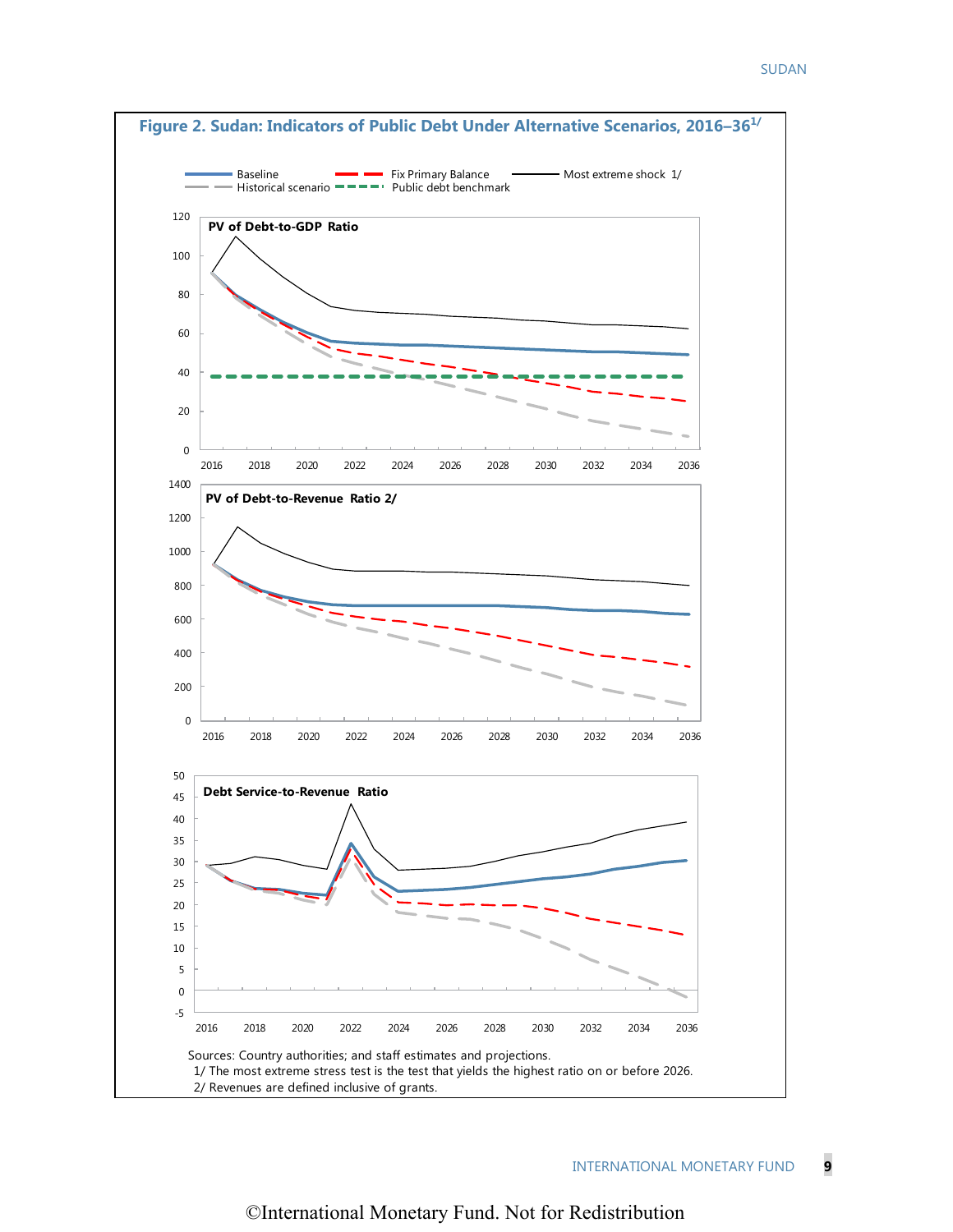### **Table 1. Sudan: External Debt Sustainability Framework, Baseline Scenario, 2013–361/**

(In percent of GDP, unless otherwise indicated)

|                                                                         |                      | Actual               |           |        | Historical 6/ Standard 6/ |          |          | Projections |           |          |           |           |          |          |           |
|-------------------------------------------------------------------------|----------------------|----------------------|-----------|--------|---------------------------|----------|----------|-------------|-----------|----------|-----------|-----------|----------|----------|-----------|
|                                                                         |                      |                      |           |        | Average Deviation         |          |          |             |           |          |           | 2016-2021 |          |          | 2022-2036 |
|                                                                         | 2013                 | 2014                 | 2015      |        |                           | 2016     | 2017     | 2018        | 2019      | 2020     | 2021      | Average   | 2026     | 2036     | Average   |
| External debt (nominal) 1/                                              | 81.8                 | 68.4                 | 61.9      |        |                           | 55.4     | 49.1     | 44.8        | 41.1      | 37.5     | 34.5      |           | 33.3     | 28.7     |           |
| of which: public and publicly guaranteed (PPG)                          | 79.3                 | 66.1                 | 59.9      |        |                           | 53.5     | 47.5     | 43.4        | 39.8      | 36.4     | 33.5      |           | 32.5     | 28.0     |           |
| Change in external debt                                                 | $-2.9$               | $-13.4$              | $-6.5$    |        |                           | $-6.6$   | $-6.3$   | $-4.3$      | $-3.8$    | $-3.6$   | $-3.0$    |           | $-0.1$   | $-0.7$   |           |
| Identified net debt-creating flows                                      | 2.6                  | $-1.1$               | $-3.0$    |        |                           | 2.1      | 1.4      | 1.4         | 1.2       | 1.1      | 1.2       |           | 0.4      | $-1.3$   |           |
| Non-interest current account deficit                                    | 6.1                  | 4.7                  | 5.8       | 3.3    | 3.4                       | 4.1      | 3.5      | 3.3         | 2.9       | 2.7      | 2.7       |           | 2.0      | 0.6      | 1.6       |
| Deficit in balance of goods and services                                | 6.5                  | 5.3                  | 5.9       |        |                           | 4.3      | 3.6      | 3.4         | 3.1       | 2.9      | 2.9       |           | 2.1      | 0.6      |           |
| Exports                                                                 | 9.9                  | 9.1                  | 6.6       |        |                           | 6.2      | 5.9      | 5.4         | 4.9       | 4.4      | 3.9       |           | 4.0      | 4.4      |           |
| Imports                                                                 | 16.4                 | 14.3                 | 12.5      |        |                           | 10.5     | 9.4      | 8.8         | 8.0       | 7.3      | 6.8       |           | 6.1      | 5.1      |           |
| Net current transfers (negative = inflow)                               | $-2.3$               | $-1.6$               | $-0.8$    | $-2.0$ | 1.2                       | $-0.8$   | $-0.7$   | $-0.6$      | $-0.6$    | $-0.5$   | $-0.5$    |           | $-0.4$   | $-0.3$   | $-0.4$    |
| of which: official                                                      | $-0.9$               | $-0.9$               | $-0.4$    |        |                           | $-0.4$   | $-0.4$   | $-0.3$      | $-0.3$    | $-0.3$   | $-0.3$    |           | $-0.2$   | $-0.1$   |           |
| Other current account flows (negative = net inflow)                     | 1.8                  | 1.0                  | 0.7       |        |                           | $0.6\,$  | 0.6      | 0.5         | 0.5       | 0.4      | 0.4       |           | 0.3      | 0.3      |           |
| Net FDI (negative = inflow)                                             | $-2.9$               | $-2.2$               | $-2.3$    | $-4.6$ | 2.3                       | $-2.3$   | $-2.0$   | $-1.8$      | $-1.6$    | $-1.4$   | $-1.3$    |           | $-1.3$   | $-1.5$   | $-1.4$    |
| Endogenous debt dynamics 2/                                             | $-0.5$               | $-3.6$               | $-6.5$    |        |                           | 0.2      | $-0.1$   | $-0.1$      | $-0.2$    | $-0.2$   | $-0.2$    |           | $-0.3$   | $-0.4$   |           |
| Contribution from nominal interest rate                                 | 3.2                  | 2.8                  | 2.2       |        |                           | 1.8      | 1.5      | 1.3         | 1.2       | $1.1\,$  | 0.9       |           | 0.8      | 0.6      |           |
| Contribution from real GDP growth                                       | $-4.3$               | $-1.2$               | $-2.9$    |        |                           | $-1.6$   | $-1.6$   | $-1.5$      | $-1.4$    | $-1.2$   | $-1.1$    |           | $-1.1$   | $-1.0$   |           |
| Contribution from price and exchange rate changes                       | 0.6                  | $-5.2$               | $-5.8$    |        |                           | $\cdots$ | $\cdots$ | $\cdots$    | $\ddotsc$ | $\cdots$ | $\ddotsc$ |           | $\ldots$ | $\cdots$ |           |
| Residual (3-4) 3/                                                       | $-5.5$               | $-12.3$              | $-3.4$    |        |                           | -8.6     | $-7.7$   | $-5.6$      | -4.9      | $-4.7$   | $-4.2$    |           | $-0.5$   | 0.6      |           |
| of which: exceptional financing                                         | $-2.9$               | $-2.7$               | $-2.1$    |        |                           | $-1.9$   | $-1.6$   | $-1.4$      | $-1.2$    | $-1.1$   | $-0.9$    |           | $-0.7$   | $-0.4$   |           |
| PV of external debt 4/                                                  | $\ddot{\phantom{a}}$ | $\ddotsc$            | 95.2      |        |                           | 83.6     | 72.2     | 64.4        | 57.7      | 51.5     | 46.3      |           | 40.6     | 31.1     |           |
| In percent of exports                                                   | $\sim$               | $\ddotsc$            | 1445.9    |        |                           | 1351.3   | 1230.5   | 1188.1      | 1165.6    | 1161.6   | 1183.4    |           | 1016.3   | 699.4    |           |
| PV of PPG external debt                                                 | $\ddotsc$            | $\ddotsc$            | 93.2      |        |                           | 81.7     | 70.7     | 63.0        | 56.5      | 50.5     | 45.4      |           | 39.7     | 30.4     |           |
| In percent of exports                                                   |                      | $\ddotsc$            | 1414.5    |        |                           | 1321.8   | 1204.0   | 1162.8      | 1141.0    | 1137.2   | 1158.8    |           | 995.3    | 683.6    |           |
| In percent of government revenues                                       | $\ddotsc$            | $\ddotsc$            | 871.9     |        |                           | 868.2    | 757.9    | 686.7       | 640.2     | 597.1    | 562.8     |           | 511.6    | 389.9    |           |
| Debt service-to-exports ratio (in percent)                              | 32.1                 | 32.5                 | 38.2      |        |                           | 34.5     | 31.1     | 29.7        | 28.7      | 28.0     | 28.3      |           | 22.9     | 24.9     |           |
| PPG debt service-to-exports ratio (in percent)                          | 31.7                 | 32.1                 | 37.7      |        |                           | 34.0     | 30.6     | 29.2        | 28.1      | 27.5     | 27.7      |           | 22.4     | 24.3     |           |
| PPG debt service-to-revenue ratio (in percent)                          | 30.3                 | 25.6                 | 23.2      |        |                           | 22.3     | 19.2     | 17.3        | 15.8      | 14.4     | 13.5      |           | 11.5     | 13.9     |           |
| Total gross financing need (Billions of U.S. dollars)                   | 4.1                  | 3.8                  | 4.9       |        |                           | 3.8      | 3.8      | 4.0         | 4.1       | 4.4      | 5.0       |           | 4.2      | 1.0      |           |
| Non-interest current account deficit that stabilizes debt ratio         | 8.9                  | 18.0                 | 12.3      |        |                           | 10.7     | 9.8      | 7.5         | 6.7       | 6.3      | 5.7       |           | 2.1      | 1.3      |           |
|                                                                         |                      |                      |           |        |                           |          |          |             |           |          |           |           |          |          |           |
| Key macroeconomic assumptions                                           |                      |                      |           |        |                           |          |          |             |           |          |           |           |          |          |           |
| Real GDP growth (in percent)                                            | 5.3                  | 1.6                  | 4.9       | 3.5    | 3.2                       | 3.0      | 3.5      | 3.5         | 3.5       | 3.5      | 3.5       | 3.4       | 3.4      | 3.5      | 3.5       |
| GDP deflator in US dollar terms (change in percent)                     | $-0.7$               | 6.8                  | 9.3       | 8.6    | 10.9                      | 12.2     | 15.2     | 11.7        | 11.1      | 11.6     | 11.1      | 12.1      | 2.0      | 1.8      | 1.9       |
| Effective interest rate (percent) 5/                                    | 3.9                  | 3.8                  | 3.6       | 4.6    | 0.7                       | 3.4      | 3.3      | 3.2         | 3.1       | 3.0      | 2.9       | 3.1       | 2.5      | 2.1      | 2.5       |
| Growth of exports of G&S (US dollar terms, in percent)                  | 3.0                  | $-0.2$               | $-16.9$   | 6.0    | 34.3                      | 8.6      | 13.2     | 6.8         | 5.0       | 3.5      | 1.5       | 6.4       | 6.1      | 7.0      | 6.3       |
| Growth of imports of G&S (US dollar terms, in percent)                  | 1.8                  | $-5.3$               | $-0.4$    | 3.4    | 9.5                       | $-2.8$   | 7.5      | 7.5         | 5.0       | 5.6      | 6.3       | 4.8       | 3.4      | 3.5      | 3.5       |
| Grant element of new public sector borrowing (in percent)               | $\ddot{\phantom{a}}$ | $\ddotsc$            | $\ddotsc$ |        | $\ddotsc$                 | 33.4     | 32.8     | 32.8        | 32.9      | 32.8     | 32.7      | 32.9      | 32.6     | 32.4     | 32.5      |
| Government revenues (excluding grants, in percent of GDP)               | 10.4                 | 11.4                 | 10.7      |        |                           | 9.4      | 9.3      | 9.2         | 8.8       | 8.5      | 8.1       |           | 7.8      | 7.8      | 7.8       |
| Aid flows (in Billions of US dollars) 7/                                | 0.4                  | 0.4                  | 0.3       |        |                           | 0.5      | 0.4      | 0.4         | 0.4       | 0.4      | 0.5       |           | 0.4      | 0.3      |           |
| of which: Grants                                                        | 0.4<br>0.0           | 0.4                  | 0.3       |        |                           | 0.4      | 0.3      | 0.3         | 0.3       | 0.3      | 0.3       |           | 0.2      | 0.2      |           |
| of which: Concessional loans                                            |                      | 0.0                  | 0.0       |        |                           | 0.1      | 0.1      | 0.1         | 0.2       | 0.2      | 0.2       |           | 0.2      | 0.1      |           |
| Grant-equivalent financing (in percent of GDP) 8/                       | $\sim$               | $\ddotsc$            | $\ddotsc$ |        |                           | 0.8      | 0.8      | 0.7         | 0.6       | 0.6      | 0.6       |           | 0.5      | 0.3      | 0.4       |
| Grant-equivalent financing (in percent of external financing) 8/        |                      |                      | $\ddotsc$ |        |                           | 54.3     | 42.5     | 41.8        | 41.8      | 40.9     | 39.7      |           | 37.4     | 35.0     | 36.6      |
| Memorandum items:                                                       |                      |                      |           |        |                           |          |          |             |           |          |           |           |          |          |           |
| Nominal GDP (Billions of US dollars)                                    | 65.5                 | 71.1                 | 81.4      |        |                           | 94.1     | 112.2    | 129.8       | 149.3     | 172.4    | 198.2     |           | 259.2    | 439.2    |           |
| Nominal dollar GDP growth                                               | 4.6                  | 8.5                  | 14.6      |        |                           | 15.6     | 19.2     | 15.7        | 15.0      | 15.5     | 14.9      | 16.0      | 5.5      | 5.3      | 5.5       |
| PV of PPG external debt (in Billions of US dollars)                     |                      |                      | 75.1      |        |                           | 77.0     | 79.3     | 81.8        | 84.3      | 87.0     | 89.9      |           | 103.1    | 133.3    |           |
| (PVt-PVt-1)/GDPt-1 (in percent)                                         |                      |                      |           |        |                           | 2.3      | 2.5      | 2.2         | 1.9       | 1.8      | 1.7       | 2.1       | 1.4      | 0.6      | 1.0       |
| Gross workers' remittances (Billions of US dollars)                     | 1.4                  | 0.9                  | 0.7       |        |                           | 0.7      | 0.7      | 0.8         | 0.8       | 0.9      | 0.9       |           | 1.0      | 1.2      |           |
| PV of PPG external debt (in percent of GDP + remittances)               | $\sim$               | $\sim$               | 92.4      |        |                           | 81.2     | 70.2     | 62.7        | 56.2      | 50.2     | 45.2      |           | 39.6     | 30.3     |           |
| PV of PPG external debt (in percent of exports + remittances)           |                      | $\ddot{\phantom{a}}$ | 1261.2    |        |                           | 1182.8   | 1085.6   | 1050.1      | 1025.7    | 1020.9   | 1036.6    |           | 906.6    | 642.8    |           |
| Debt service of PPG external debt (in percent of exports + remittances) | ÷.                   | $\ddot{\phantom{a}}$ | 33.6      |        |                           | 30.4     | 27.6     | 26.4        | 25.3      | 24.7     | 24.8      |           | 20.4     | 22.9     |           |

Sources: Country authorities; and staff estimates and projections. 0

1/ Includes both public and private sector external debt.

2/ Derived as [r - g - p(1+g))/(1+g+p+gp) times previous period debt ratio, with r = nominal interest rate; g = real GDP growth rate, and p = growth rate of GDP deflator in U.S. dollar terms.<br>3/ Includes exceptional financ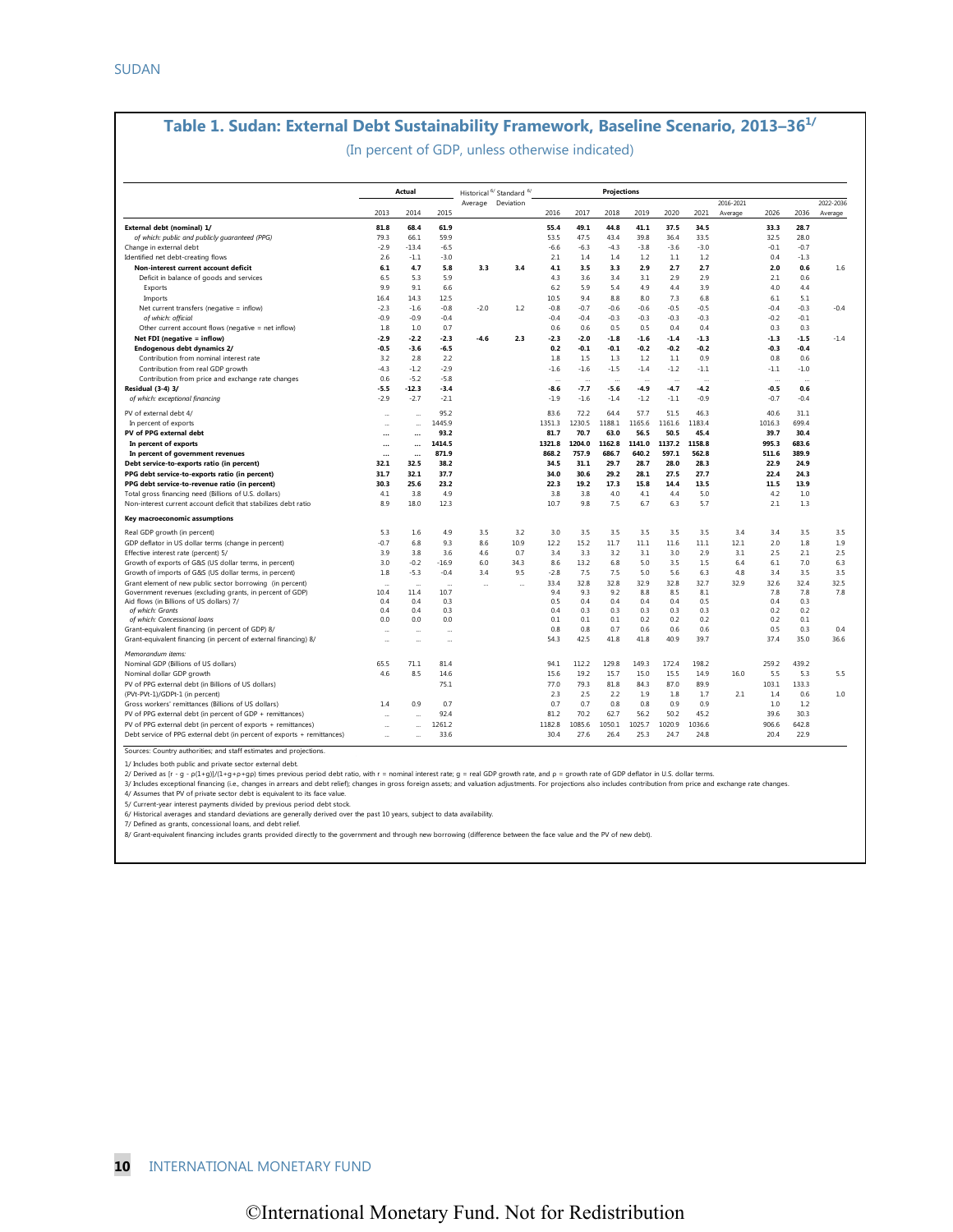### **Table 2. Sudan: Sensitivity Analysis for Key Indicators of Public and Publicly Guaranteed External Debt, 2016–36**

|                                                                                                                                      |            |            |            | <b>Projections</b> |            |            |            |           |
|--------------------------------------------------------------------------------------------------------------------------------------|------------|------------|------------|--------------------|------------|------------|------------|-----------|
|                                                                                                                                      | 2016       | 2017       | 2018       | 2019               | 2020       | 2021       | 2026       | 2036      |
| PV of debt-to GDP ratio                                                                                                              |            |            |            |                    |            |            |            |           |
| <b>Baseline</b>                                                                                                                      | 82         | 71         | 63         | 56                 | 50         | 45         | 40         | 30        |
| A. Alternative Scenarios                                                                                                             |            |            |            |                    |            |            |            |           |
| A1. Key variables at their historical averages in 2016-2036 1/<br>A2. New public sector loans on less favorable terms in 2016-2036 2 | 82<br>82   | 73<br>71   | 65<br>64   | 58<br>57           | 51<br>51   | 45<br>47   | 22<br>42   | 6<br>35   |
| <b>B. Bound Tests</b>                                                                                                                |            |            |            |                    |            |            |            |           |
| B1. Real GDP growth at historical average minus one standard deviation in 2017-2018                                                  | 82         | 73         | 67         | 60                 | 54         | 48         | 42         | 32        |
| B2. Export value growth at historical average minus one standard deviation in 2017-2018 3/                                           | 82         | 72         | 66         | 60                 | 53         | 48         | 42         | 31        |
| B3. US dollar GDP deflator at historical average minus one standard deviation in 2017-2018                                           | 82         | 83         | 85         | 76                 | 68         | 61         | 54         | 41        |
| B4. Net non-debt creating flows at historical average minus one standard deviation in 2017-2018 4/                                   | 82         | 70         | 62         | 56                 | 50         | 45         | 39         | 30        |
| B5. Combination of B1-B4 using one-half standard deviation shocks                                                                    | 82         | 80         | 79         | 70                 | 63         | 57         | 50         | 38        |
| B6. One-time 30 percent nominal depreciation relative to the baseline in 2017 5/                                                     | 82         | 96         | 85         | 76                 | 68         | 61         | 54         | 41        |
| PV of debt-to-exports ratio                                                                                                          |            |            |            |                    |            |            |            |           |
| <b>Baseline</b>                                                                                                                      | 1322       | 1204       | 1163       | 1141               | 1137       | 1159       | 995        | 684       |
| A. Alternative Scenarios                                                                                                             |            |            |            |                    |            |            |            |           |
| A1. Key variables at their historical averages in 2016-2036 1/                                                                       | 1322       | 1243       | 1199       | 1165               | 1149       | 1147       | 545        | 129       |
| A2. New public sector loans on less favorable terms in 2016-2036 2                                                                   | 1322       | 1210       | 1174       | 1158               | 1161       | 1190       | 1057       | 778       |
| <b>B. Bound Tests</b>                                                                                                                |            |            |            |                    |            |            |            |           |
| B1. Real GDP growth at historical average minus one standard deviation in 2017-2018                                                  | 1322       | 1204       | 1163       | 1141               | 1137       | 1159       | 997        | 683       |
| B2. Export value growth at historical average minus one standard deviation in 2017-2018 3/                                           | 1322       | 1940       | 2883       | 2831               | 2823       | 2878       | 2485       | 1638      |
| B3. US dollar GDP deflator at historical average minus one standard deviation in 2017-2018                                           | 1322       | 1204       | 1163       | 1141               | 1137       | 1159       | 997        | 683       |
| B4. Net non-debt creating flows at historical average minus one standard deviation in 2017-2018 4/                                   | 1322       | 1199       | 1149       | 1127               | 1123       | 1144       | 984        | 680       |
| B5. Combination of B1-B4 using one-half standard deviation shocks                                                                    | 1322       | 1529       | 1781       | 1748               | 1742       | 1775       | 1527       | 1047      |
| B6. One-time 30 percent nominal depreciation relative to the baseline in 2017 5/                                                     | 1322       | 1204       | 1163       | 1141               | 1137       | 1159       | 997        | 683       |
| PV of debt-to-revenue ratio                                                                                                          |            |            |            |                    |            |            |            |           |
| <b>Baseline</b>                                                                                                                      | 868        | 758        | 687        | 640                | 597        | 563        | 512        | 390       |
| A. Alternative Scenarios                                                                                                             |            |            |            |                    |            |            |            |           |
|                                                                                                                                      |            |            |            |                    |            |            |            |           |
| A1. Key variables at their historical averages in 2016-2036 1/<br>A2. New public sector loans on less favorable terms in 2016-2036 2 | 868<br>868 | 783<br>762 | 708<br>694 | 654<br>650         | 603<br>609 | 557<br>578 | 280<br>543 | 74<br>444 |
| <b>B. Bound Tests</b>                                                                                                                |            |            |            |                    |            |            |            |           |
| B1. Real GDP growth at historical average minus one standard deviation in 2017-2018                                                  | 868        | 782        | 730        | 681                | 635        | 598        | 545        | 414       |
| B2. Export value growth at historical average minus one standard deviation in 2017-2018 3/                                           | 868        | 774        | 724        | 675                | 630        | 594        | 543        | 397       |
| B3. US dollar GDP deflator at historical average minus one standard deviation in 2017-2018                                           | 868        | 894        | 927        | 864                | 806        | 760        | 692        | 526       |
| B4. Net non-debt creating flows at historical average minus one standard deviation in 2017-2018 4/                                   | 868        | 755        | 678        | 632                | 590        | 556        | 506        | 388       |
| B5. Combination of B1-B4 using one-half standard deviation shocks                                                                    | 868        | 856        | 857        | 799                | 745        | 702        | 639        | 486       |
| B6. One-time 30 percent nominal depreciation relative to the baseline in 2017 5/                                                     | 868        | 1025       | 929        | 866                | 807        | 761        | 693        | 527       |
|                                                                                                                                      |            |            |            |                    |            |            |            |           |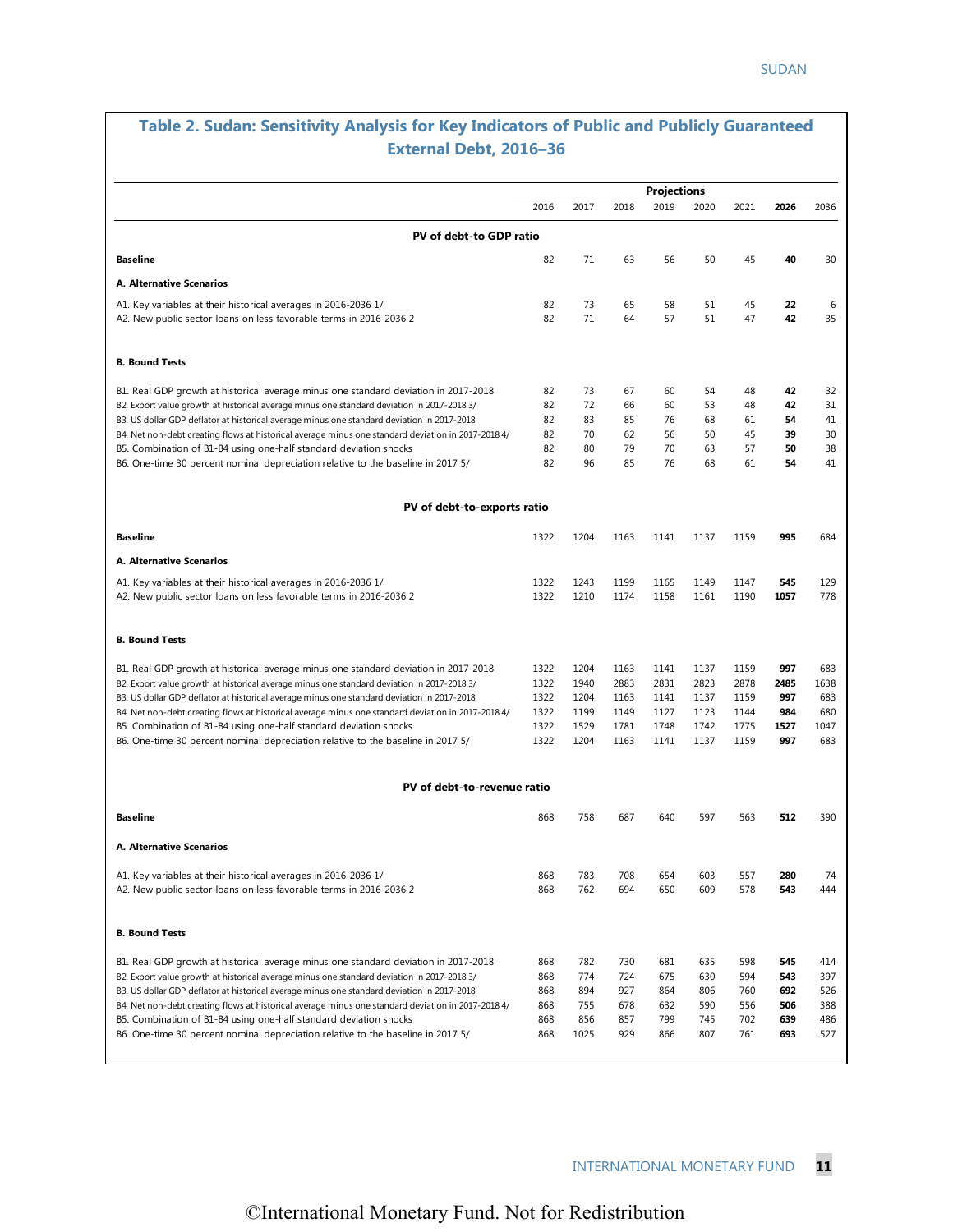### **Table 2. Sudan: Sensitivity Analysis for Key Indicators of Public and Publicly Guaranteed External Debt, 2016–36 (concluded)**

| 2017<br>2018<br>31<br>29<br>32<br>31<br>31<br>29<br>31<br>29<br>48<br>70<br>31<br>29<br>31<br>29<br>39<br>45<br>31<br>29 | <b>Projections</b><br>2019<br>28<br>29<br>29<br>28<br>70<br>28<br>28<br>43<br>28 | 2020<br>28<br>29<br>28<br>28<br>69<br>28<br>27<br>42           | 2021<br>28<br>28<br>29<br>28<br>69<br>28<br>27<br>42 | 2026<br>22<br>12<br>26<br>22<br>56<br>22<br>22 | 2036<br>24<br>$-3$<br>33<br>24<br>67<br>24 |
|--------------------------------------------------------------------------------------------------------------------------|----------------------------------------------------------------------------------|----------------------------------------------------------------|------------------------------------------------------|------------------------------------------------|--------------------------------------------|
|                                                                                                                          |                                                                                  |                                                                |                                                      |                                                |                                            |
|                                                                                                                          |                                                                                  |                                                                |                                                      |                                                |                                            |
|                                                                                                                          |                                                                                  |                                                                |                                                      |                                                |                                            |
|                                                                                                                          |                                                                                  |                                                                |                                                      |                                                |                                            |
|                                                                                                                          |                                                                                  |                                                                |                                                      |                                                |                                            |
|                                                                                                                          |                                                                                  |                                                                |                                                      |                                                |                                            |
|                                                                                                                          |                                                                                  |                                                                |                                                      |                                                |                                            |
|                                                                                                                          |                                                                                  |                                                                |                                                      |                                                |                                            |
|                                                                                                                          |                                                                                  |                                                                |                                                      |                                                |                                            |
|                                                                                                                          |                                                                                  |                                                                |                                                      |                                                |                                            |
|                                                                                                                          |                                                                                  |                                                                |                                                      |                                                | 23                                         |
|                                                                                                                          |                                                                                  |                                                                |                                                      | 34                                             | 37                                         |
|                                                                                                                          |                                                                                  | 28                                                             | 28                                                   | 22                                             | 24                                         |
|                                                                                                                          |                                                                                  |                                                                |                                                      |                                                |                                            |
| 19                                                                                                                       | 16                                                                               | 14                                                             | 13                                                   | 11                                             | 14                                         |
|                                                                                                                          |                                                                                  |                                                                |                                                      |                                                |                                            |
| 20                                                                                                                       | 17                                                                               | 15                                                             | 14                                                   | 6                                              | $-2$                                       |
| 19                                                                                                                       | 16                                                                               | 15                                                             | 14                                                   | 14                                             | 19                                         |
|                                                                                                                          |                                                                                  |                                                                |                                                      |                                                |                                            |
| 20                                                                                                                       | 17                                                                               | 15                                                             | 14                                                   | 12                                             | 15                                         |
| 19                                                                                                                       | 17                                                                               | 15                                                             | 14                                                   | $12 \overline{ }$                              | 16                                         |
| 23                                                                                                                       | 21                                                                               | 20                                                             | 18                                                   | 16                                             | 19                                         |
| 19                                                                                                                       | 16                                                                               | 14                                                             | 13                                                   | 11                                             | 13                                         |
| 22                                                                                                                       | 20                                                                               | 18                                                             | 17                                                   | 14                                             | 17                                         |
| 26                                                                                                                       | 21                                                                               | 20                                                             | 18                                                   | 16                                             | 19                                         |
|                                                                                                                          |                                                                                  |                                                                |                                                      |                                                | 32                                         |
|                                                                                                                          | 32                                                                               | 17<br>18<br>17<br>18<br>18<br>23<br>17<br>21<br>23<br>32<br>32 | 32                                                   | 32                                             | 32                                         |

Sources: Country authorities; and staff estimates and projections.

1/ Variables include real GDP growth, growth of GDP deflator (in U.S. dollar terms), non-interest current account in percent of GDP, and non-debt creating flows.

2/ Assumes that the interest rate on new borrowing is by 2 percentage points higher than in the baseline., while grace and maturity periods are the same as in the baseline.

3/ Exports values are assumed to remain permanently at the lower level, but the current account as a share of GDP is assumed to return to its baseline level after the shock (implicitly assuming an offsetting adjustment in import levels).

4/ Includes official and private transfers and FDI.

5/ Depreciation is defined as percentage decline in dollar/local currency rate, such that it never exceeds 100 percent.

6/ Applies to all stress scenarios except for A2 (less favorable financing) in which the terms on all new financing are as specified in footnote 2.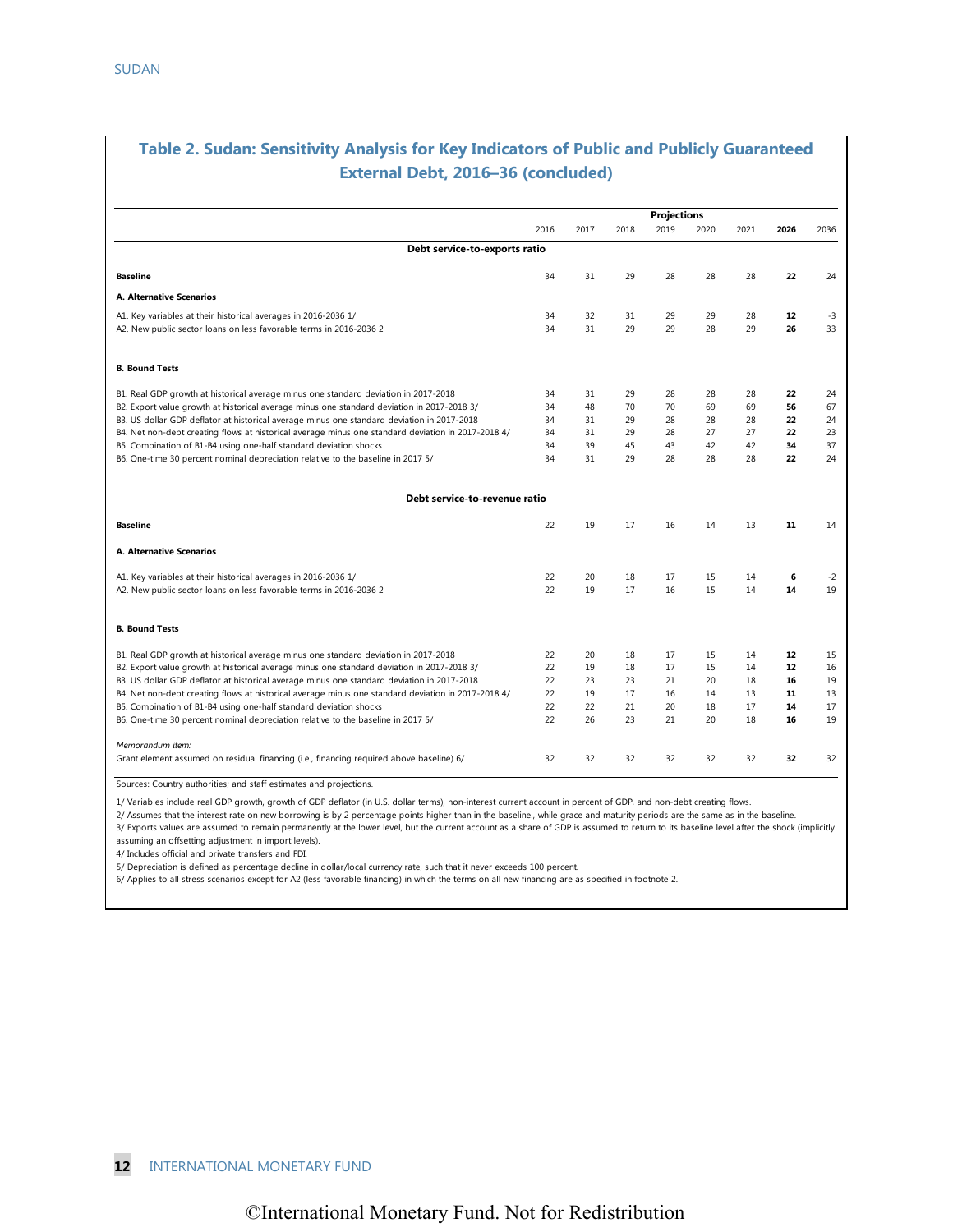|                                                                                                                                                                                                                |              | Actual       |              |             |                             | <b>Estimate</b> |               |                      |               |               | <b>Projections</b> |                      |                      |                      |                    |
|----------------------------------------------------------------------------------------------------------------------------------------------------------------------------------------------------------------|--------------|--------------|--------------|-------------|-----------------------------|-----------------|---------------|----------------------|---------------|---------------|--------------------|----------------------|----------------------|----------------------|--------------------|
|                                                                                                                                                                                                                | 2013         | 2014         | 2015         | Average     | 5/ Standard 5/<br>Deviation | 2016            | 2017          | 2018                 | 2019          | 2020          | 2021               | 2016-21<br>Average   | 2026                 | 2036                 | 2022-36<br>Average |
| Public sector debt 1/                                                                                                                                                                                          | 89.9         | 76.8         | 72.9         |             |                             | 62.8            | 56.7          | 52.8                 | 49.5          | 46.6          | 44.4               |                      | 46.3                 | 46.8                 |                    |
| of which: foreign-currency denominated                                                                                                                                                                         | 79.3         | 66.1         | 59.9         |             |                             | 53.5            | 47.5          | 43.4                 | 39.8          | 36.4          | 33.5               |                      | 32.5                 | 28.0                 |                    |
| Change in public sector debt                                                                                                                                                                                   | $-4.4$       | $-13.0$      | $-3.9$       |             |                             | $-10.1$         | $-6.1$        | $-3.9$               | $-3.2$        | $-2.9$        | $-2.2$             |                      | 0.4                  | $-0.2$               |                    |
| Identified debt-creating flows                                                                                                                                                                                 | $-6.7$       | $-16.7$      | $-10.1$      |             |                             | $-8.4$          | $-8.0$        | $-5.7$               | $-4.2$        | $-3.6$        | $-2.7$             |                      | $-0.1$               | $-1.0$               |                    |
| Primary deficit                                                                                                                                                                                                | $-0.6$       | $-1.6$       | $-0.8$       | $-1.8$      | 1.9                         | $-0.2$          | 0.2           | 0.3                  | 1.1           | 1.5           | 2.0                | 0.8                  | 2.2                  | 1.7                  | 2.1                |
| Revenue and grants                                                                                                                                                                                             | 11.0         | 12.0         | 11.0         |             |                             | 9.8             | 9.6           | 9.4                  | 9.0           | 8.6           | 8.2                |                      | 7.8                  | 7.8                  |                    |
| of which: grants                                                                                                                                                                                               | 0.7          | 0.6          | 0.3          |             |                             | 0.4             | 0.3           | 0.2                  | 0.2           | 0.2           | 0.1                |                      | 0.1                  | 0.0                  |                    |
| Primary (noninterest) expenditure                                                                                                                                                                              | 10.4         | 10.4         | 10.3         |             |                             | 9.6             | 9.8           | 9.7                  | 10.1          | 10.2          | 10.2               |                      | 10.1                 | 9.5                  |                    |
| Automatic debt dynamics                                                                                                                                                                                        | $-6.1$       | $-15.1$      | $-9.3$       |             |                             | $-8.2$          | $-8.2$        | $-5.9$               | $-5.3$        | $-5.2$        | $-4.7$             |                      | $-2.3$               | $-2.6$               |                    |
| Contribution from interest rate/growth differential                                                                                                                                                            | $-23.9$      | $-18.2$      | $-10.5$      |             |                             | $-8.2$          | $-8.2$        | $-5.9$               | $-5.3$        | $-5.2$        | $-4.7$             |                      | $-5.4$               | $-5.2$               |                    |
| of which: contribution from average real interest rate                                                                                                                                                         | $-19.1$      | $-16.8$      | $-6.9$       |             |                             | $-6.0$          | $-6.1$        | $-4.0$               | $-3.5$        | $-3.5$        | $-3.1$             |                      | $-3.9$               | $-3.7$               |                    |
| of which: contribution from real GDP growth                                                                                                                                                                    | $-4.7$       | $-1.4$       | $-3.6$       |             |                             | $-2.2$          | $-2.1$        | $-1.9$               | $-1.8$        | $-1.7$        | $-1.6$             |                      | $-1.5$               | $-1.6$               |                    |
| Contribution from real exchange rate depreciation                                                                                                                                                              | 17.7         | 3.1          | 1.1          |             |                             | 0.0             | 0.0           | 0.0                  | 0.0           | 0.0           | 0.0                |                      | $\ddotsc$            | $\ddotsc$            |                    |
| Other identified debt-creating flows                                                                                                                                                                           | 0.0          | 0.0          | 0.0          |             |                             | 0.0             | 0.0           | 0.0                  | 0.0           | 0.0           | 0.0                |                      | 0.0                  | 0.0                  |                    |
| Privatization receipts (negative)                                                                                                                                                                              | 0.0          | 0.0          | 0.0          |             |                             | 0.0             | 0.0           | 0.0                  | 0.0           | 0.0           | 0.0                |                      | 0.0                  | 0.0                  |                    |
| Recognition of implicit or contingent liabilities                                                                                                                                                              | 0.0          | 0.0          | 0.0          |             |                             | 0.0             | 0.0           | 0.0                  | 0.0           | 0.0           | 0.0                |                      | 0.0                  | 0.0                  |                    |
| Debt relief (HIPC and other)                                                                                                                                                                                   | 0.0          | 0.0          | 0.0          |             |                             | 0.0             | 0.0           | 0.0                  | 0.0           | 0.0           | 0.0                |                      | 0.0                  | 0.0                  |                    |
| Other (specify, e.g. bank recapitalization)                                                                                                                                                                    | 0.0          | 0.0          | 0.0          |             |                             | 0.0             | 0.0           | 0.0                  | 0.0           | 0.0           | 0.0                |                      | 0.0                  | 0.0                  |                    |
| Residual, including asset changes                                                                                                                                                                              | 2.3          | 3.7          | 6.1          |             |                             | $-1.7$          | 1.9           | 1.8                  | 1.0           | 0.7           | 0.5                |                      | 0.5                  | 0.8                  |                    |
| <b>Other Sustainability Indicators</b>                                                                                                                                                                         |              |              |              |             |                             |                 |               |                      |               |               |                    |                      |                      |                      |                    |
| PV of public sector debt                                                                                                                                                                                       |              |              | 106.2        |             |                             | 91.0            | 79.8          | 72.3                 | 66.1          | 60.6          | 56.2               |                      | 53.6                 | 49.2                 |                    |
| of which: foreign-currency denominated<br>of which: external                                                                                                                                                   |              | <br>         | 93.2<br>93.2 |             |                             | 81.7<br>81.7    | 70.7<br>70.7  | 63.0<br>63.0         | 56.5<br>56.5  | 50.5<br>50.5  | 45.4<br>45.4       |                      | 39.7<br>39.7         | 30.4<br>30.4         |                    |
| PV of contingent liabilities (not included in public sector debt)                                                                                                                                              | $\ddotsc$    |              | $\ddotsc$    |             |                             | $\ddotsc$       | $\ddotsc$     | $\ddotsc$            | $\cdots$      | $\ddotsc$     | $\cdots$           |                      | $\ddotsc$            | $\ddot{\phantom{a}}$ |                    |
| Gross financing need 2/                                                                                                                                                                                        | 5.3          | 4.8          | 4.1          |             |                             | 3.8             | 3.5           | 3.3                  | 4.0           | 4.3           | 4.7                |                      | 5.2                  | 5.6                  |                    |
| PV of public sector debt-to-revenue and grants ratio (in percent)                                                                                                                                              | $\ddotsc$    | $\ddotsc$    | 963.1        |             |                             | 923.7           | 833.1         | 769.4                | 733.9         | 703.7         | 684.6              |                      | 682.4                | 628.9                |                    |
| PV of public sector debt-to-revenue ratio (in percent)                                                                                                                                                         | $\ddotsc$    | $\cdots$     | 993.9        |             |                             | 966.3           | 856.1         | 788.1                | 750.0         | 717.6         | 696.9              |                      | 690.0                | 632.0                |                    |
| of which: external 3/                                                                                                                                                                                          | 46.0         | $\ddotsc$    | 871.9        |             |                             | 868.2<br>29.2   | 757.9<br>25.6 | 686.7<br>23.8        | 640.2<br>23.6 | 597.1<br>22.6 | 562.8<br>22.1      |                      | 511.6<br>23.4        | 389.9<br>30.3        |                    |
| Debt service-to-revenue and grants ratio (in percent) 4/<br>Debt service-to-revenue ratio (in percent) 4/                                                                                                      | 48.9         | 47.0<br>49.6 | 36.2<br>37.4 |             |                             | 30.5            | 26.3          | 24.4                 | 24.1          | 23.0          | 22.5               |                      | 23.7                 | 30.4                 |                    |
| Primary deficit that stabilizes the debt-to-GDP ratio                                                                                                                                                          | 3.8          | 11.4         | 3.2          |             |                             | 9.9             | 6.4           | 4.2                  | 4.3           | 4.5           | 4.2                |                      | 1.8                  | 1.8                  |                    |
| Key macroeconomic and fiscal assumptions                                                                                                                                                                       |              |              |              |             |                             |                 |               |                      |               |               |                    |                      |                      |                      |                    |
| Real GDP growth (in percent)                                                                                                                                                                                   | 5.3          | 1.6          | 4.9          | 3.5         | 3.2                         | 3.0             | 3.5           | 3.5                  | 3.5           | 3.5           | 3.5                | 3.4                  | 3.4                  | 3.5                  | 3.5                |
| Average nominal interest rate on forex debt (in percent)                                                                                                                                                       | 4.0          | 3.8          | 3.7          | 4.7         | 0.7                         | 3.5             | 3.3           | 3.2                  | 3.1           | 3.0           | 2.9                | 3.2                  | 2.5                  | 2.1                  | 2.5                |
| Average real interest rate on domestic debt (in percent)                                                                                                                                                       | $-21.3$      | $-15.8$      | $-7.4$       | $-4.3$      | 10.5                        | $-7.6$          | $-8.6$        | $-6.0$               | $-4.8$        | $-5.5$        | $-5.5$             | $-6.3$               | $-7.2$               | $-6.5$               | $-7.0$             |
| Real exchange rate depreciation (in percent, + indicates depreciation)                                                                                                                                         | 28.9         | 4.8          | 2.0          | 12.0        | 22.2                        | 0.0             | $\ddotsc$     | $\ddot{\phantom{a}}$ |               | $\ddotsc$     | $\ddotsc$          | $\ddot{\phantom{a}}$ | $\ddot{\phantom{a}}$ | u.                   | $\ddotsc$          |
| Inflation rate (GDP deflator, in percent)                                                                                                                                                                      | 32.2<br>14.2 | 28.8<br>1.7  | 14.9<br>3.5  | 18.7<br>1.9 | 9.0<br>4.5                  | 13.3<br>$-3.5$  | 15.2          | 11.7                 | 11.1          | 11.6          | 11.1<br>3.8        | 12.3                 | 13.2                 | 12.2<br>3.5          | 12.9<br>3.0        |
| Growth of real primary spending (deflated by GDP deflator, in percent)                                                                                                                                         |              |              |              |             |                             |                 | 5.7           | 1.7                  | 7.9           | 4.3           | 32.7               | 3.3                  | 3.7                  |                      |                    |
| Grant element of new external borrowing (in percent)                                                                                                                                                           | $\sim$       | $\ddotsc$    | $\ddotsc$    |             | Ω,                          | 33.4            | 32.8          | 32.8                 | 32.9          | 32.8          |                    | 32.9                 | 32.6                 | 32.4                 | $\ddotsc$          |
| Sources: Country authorities; and staff estimates and projections.<br>1/ [Indicate coverage of public sector, e.g., general government or nonfinancial public sector. Also whether net or gross debt is used.] |              |              |              |             |                             |                 |               |                      |               |               |                    |                      |                      |                      |                    |
| 2/ Gross financing need is defined as the primary deficit plus debt service plus the stock of short-term debt at the end of the last period.                                                                   |              |              |              |             |                             |                 |               |                      |               |               |                    |                      |                      |                      |                    |
| 3/ Revenues excluding grants.                                                                                                                                                                                  |              |              |              |             |                             |                 |               |                      |               |               |                    |                      |                      |                      |                    |

#### **Table 3. Sudan: Public Sector Debt Sustainability Framework, Baseline Scenario, 2013–36**